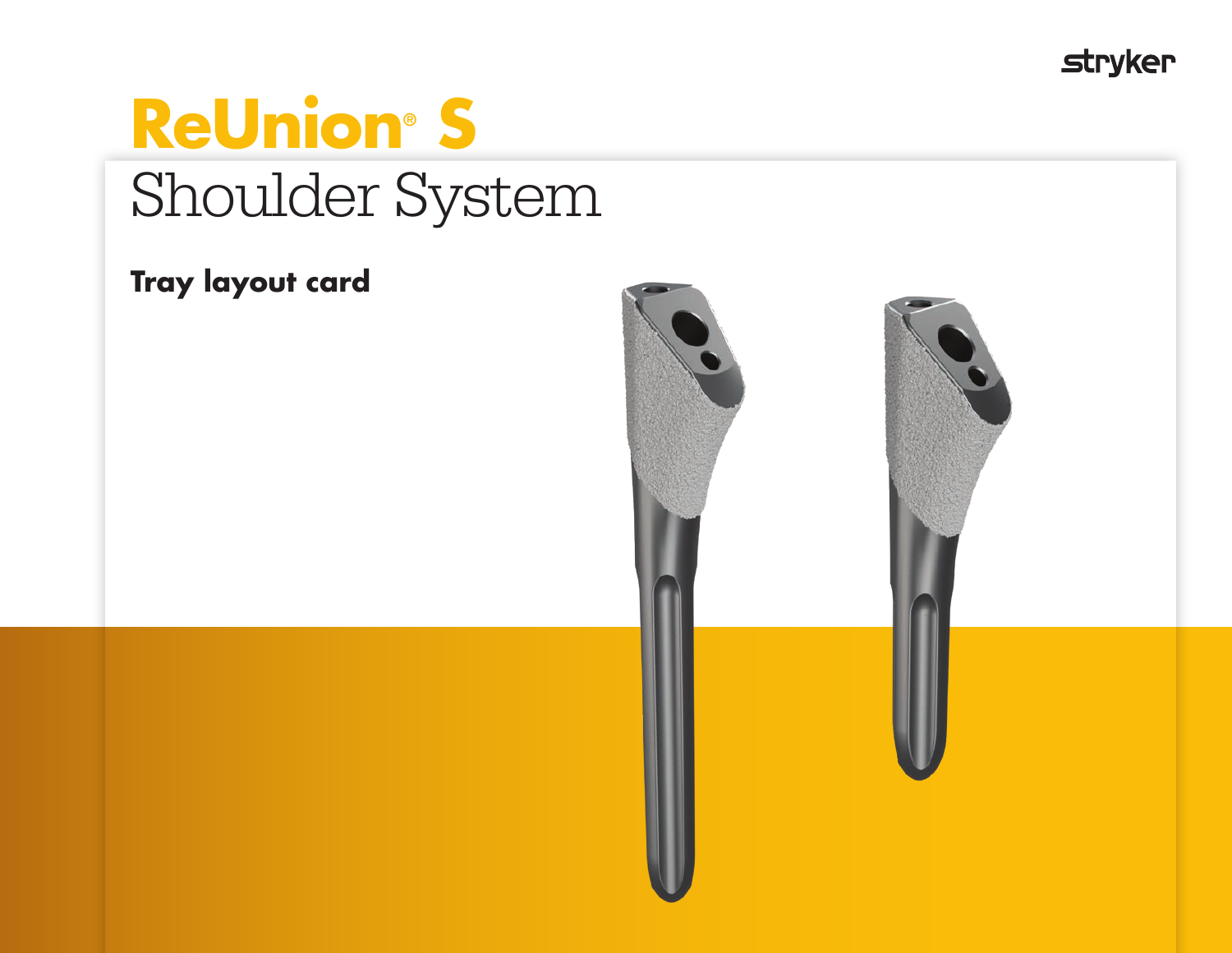## **stryker**

#### **Tray layout sheet –** ReUnion S Shoulder System



|    | Ref#      | <b>Description</b>       | <b>Size</b>      | Jty. |
|----|-----------|--------------------------|------------------|------|
|    | 5901-4001 | ReUnion S Starter awl    | 6mm              |      |
|    | 5901-4007 | ReUnion S Humeral reamer | 7mm              | 1    |
| з  | 5901-4008 | ReUnion S Humeral reamer | 8mm              |      |
| 4  | 5901-4009 | ReUnion S Humeral reamer | 9mm              | 1    |
| 5  | 5901-4010 | ReUnion S Humeral reamer | 10 <sub>mm</sub> |      |
| 6  | 5901-4011 | ReUnion S Humeral reamer | 11mm             | 1    |
|    | 5901-4012 | ReUnion S Humeral reamer | 12mm             |      |
| 8  | 5901-4013 | ReUnion S Humeral reamer | 13mm             | 1    |
| 9  | 5901-4014 | ReUnion S Humeral reamer | 14mm             |      |
| 10 | 5901-4015 | ReUnion S Humeral reamer | 15mm             |      |

|     | Ref#                | <b>Description</b>        | <b>Size</b>      | Qty. |
|-----|---------------------|---------------------------|------------------|------|
| 11  | 5901-4016           | ReUnion S Humeral reamer  | 16mm             |      |
|     | $12$ 5901-4017      | ReUnion S Humeral reamer  | 17mm             | 1    |
| 13. | 5901-4018           | ReUnion S Humeral reamer  | 18mm             |      |
| 14. | 5901-4019           | ReUnion S Humeral reamer  | 19mm             | 1    |
| 15. | 5901-4020           | ReUnion S Humeral reamer  | 20 <sub>mm</sub> |      |
|     | <b>16</b> 5901-1103 | Version rod               |                  | 1    |
|     | 5901-4002           | Humeral protector plate   | Small            | 1    |
| 18  | 5901-4003           | Humeral protector plate   | Medium           | 1    |
| 19  | 5901-4004           | Humeral protector plate   | Large            | 1    |
|     | 5901-1224           | ReUnion S Shoulder Insert |                  | 1    |

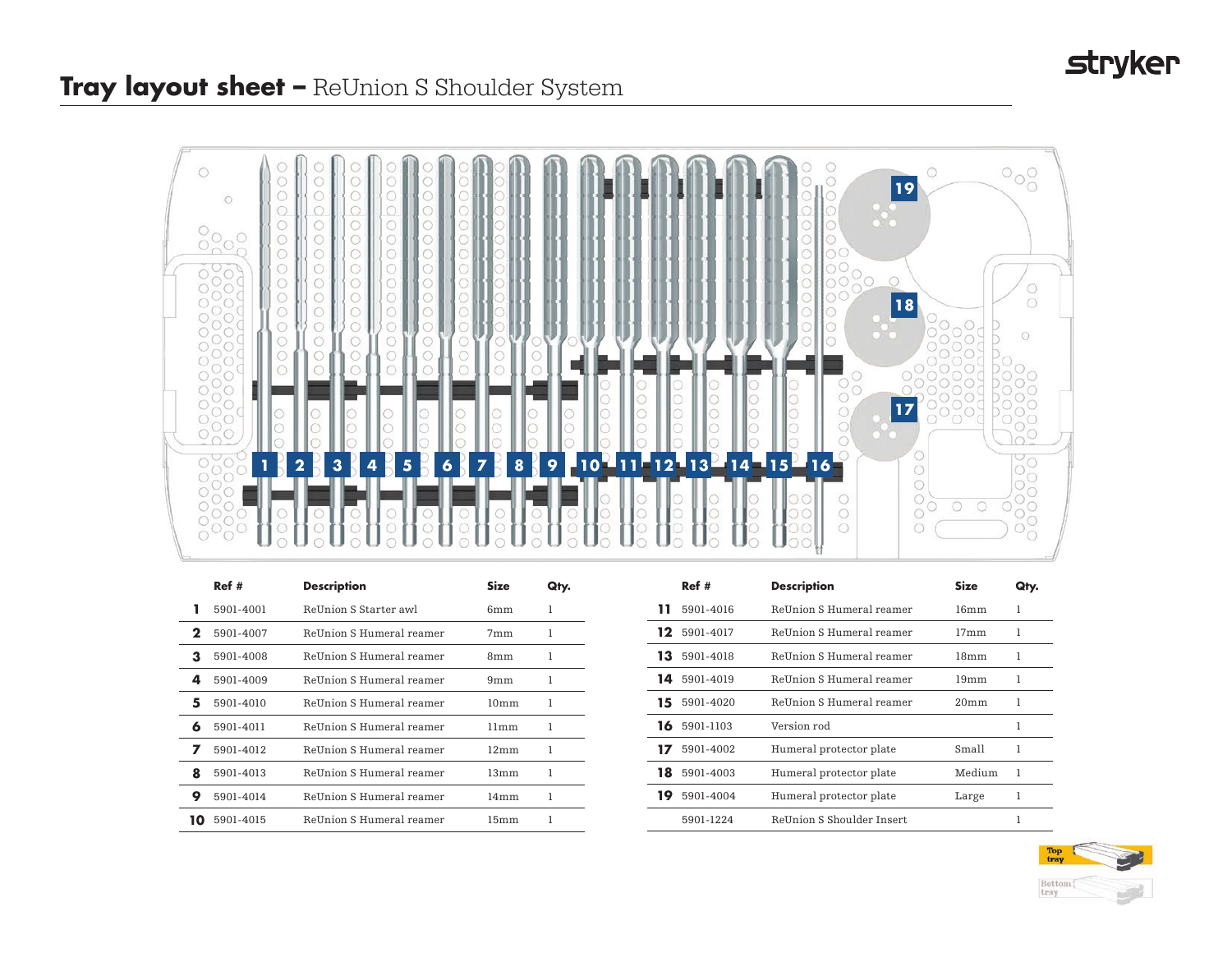### **Tray layout sheet –** ReUnion S Shoulder System



|    | Ref#      | <b>Description</b>       | <b>Size</b>      | Qty. |
|----|-----------|--------------------------|------------------|------|
|    | 5901-3007 | ReUnion S Humeral Broach | 7mm              |      |
| 2  | 5901-3008 | ReUnion S Humeral Broach | 8mm              | ı    |
| 3  | 5901-3009 | ReUnion S Humeral Broach | $9m$ m           | 1    |
| 4  | 5901-3010 | ReUnion S Humeral Broach | 10 <sub>mm</sub> | ı    |
| 5  | 5901-3011 | ReUnion S Humeral Broach | 11mm             | ı    |
| 6  | 5901-3012 | ReUnion S Humeral Broach | 12mm             | ı    |
|    | 5901-3013 | ReUnion S Humeral Broach | 13mm             | ı    |
| 8  | 5901-3014 | ReUnion S Humeral Broach | 14 <sub>mm</sub> | ı    |
| 9  | 5901-3015 | ReUnion S Humeral Broach | 15mm             | ı    |
| 10 | 5901-3016 | ReUnion S Humeral Broach | 16mm             |      |

|     | Ref #               | <b>Description</b>                               | <b>Size</b>      |   |
|-----|---------------------|--------------------------------------------------|------------------|---|
| 11. | 5901-3017           | ReUnion S Humeral Broach                         | 17mm             | ı |
|     | 12 5901-3018        | ReUnion S Humeral Broach                         | 18mm             |   |
|     | <b>13</b> 5901-3019 | ReUnion S Humeral Broach                         | 19mm             |   |
|     | 14 5901-3020        | ReUnion S Humeral Broach                         | 20 <sub>mm</sub> | 1 |
|     | 15 5901-4005        | ReUnion S Humeral assembly<br>block - lower deck |                  | 1 |
|     | $16$ 5901-4006      | ReUnion S Humeral assembly<br>block - upper deck |                  | 1 |
| 17  | 5901-1121           | Modular ratcheting T-handle                      |                  |   |
|     | 18 5901-1181        | Humeral calcar planar                            | Medium           |   |
|     | 5901-1223           | ReUnion S Shoulder Case                          |                  |   |

![](_page_2_Picture_5.jpeg)